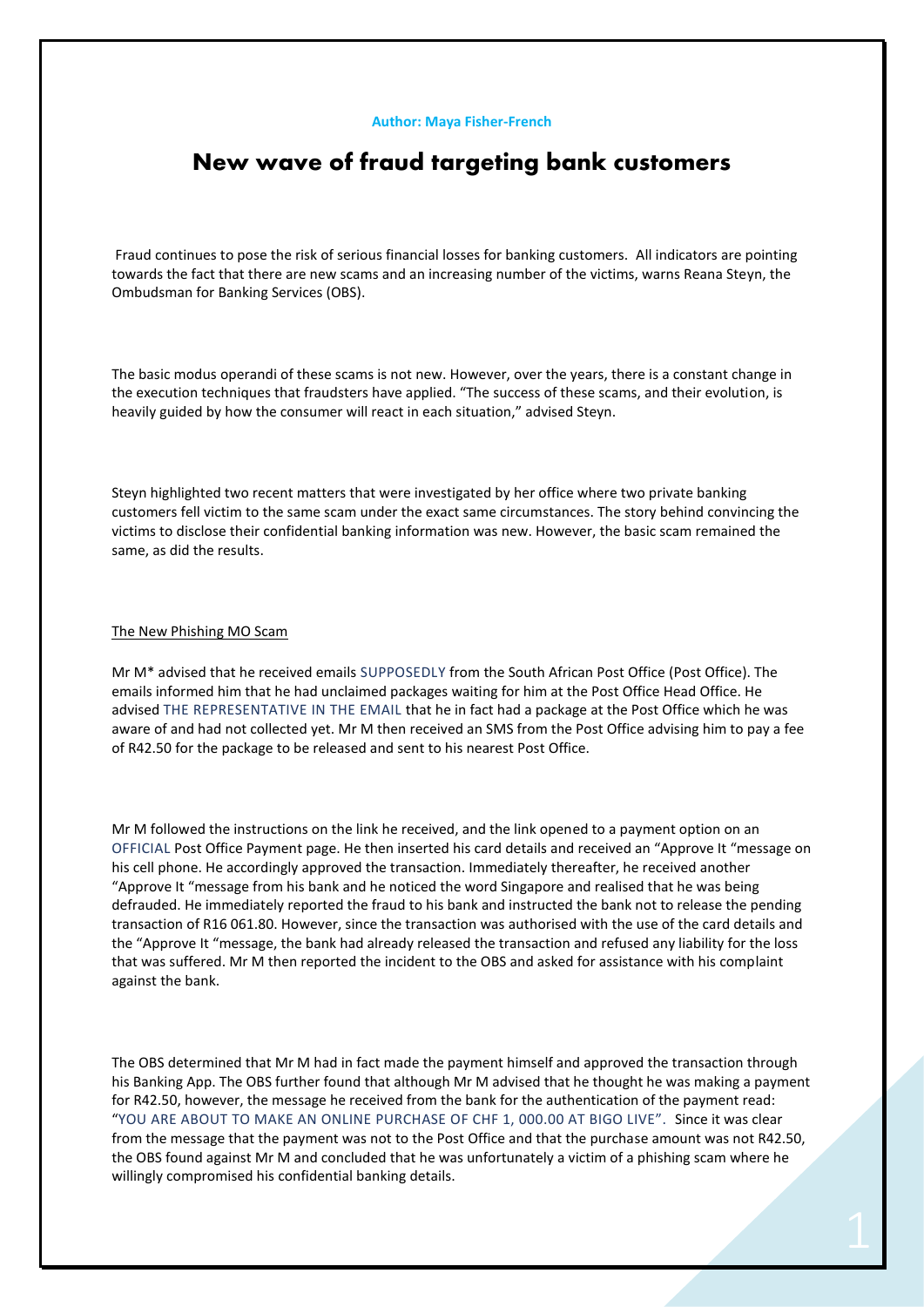#### Fraud claims/losses for OBS complaints exceed R295 million in 2021

Steyn warned that banking fraud has become a very lucrative business for online scammers. The banking fraud matters investigated by her office in 2021 alone (the amounts claimed as losses by the victims of the various types of banking scams) exceeded R295 million. "This is an extremely worrying trend, especially when considering that these funds are mostly lost by individuals and small businesses who, in the majority of cases, are not in a financial position to suffer any kind of financial setback. In addition to the negative effects of Covid-19 on finances, most of these victims will sadly never be able to recover from these financial losses," says Steyn.

The Ombudsman confirmed that it was unfortunate that, in most of these matters, the amounts that were claimed were not recovered as they had already been withdrawn by the fraudsters. In fact, Steyn reiterated that the losses were largely due to the victims falling hook line and sinker to typical and well-publicised scams.

### The latest wave of scams to look out for in 2022

According to the OBS' 2021 records, the Ombudsman received and investigated over 2 880 banking fraud related cases. This was a significant increase of 7.5% from the fraud cases that were investigated in 2020. Most of these matters were due to bank customers falling victim to internet banking fraud, credit card fraud, current account fraud, and ATM card swap scams.

Steyn advised that these scams are avoidable and called on bank customers to be extra vigilant in 2022 to ensure that they (individuals and businesses) do not suffer significant financial losses over a scam that could have been avoided had someone taken the time to consider the possibility that they are being defrauded. Never provide confidential banking details to a stranger over the phone or enter these details on a link received via email or SMS. Finally, never accept assistance from a stranger at an ATM, Steyn cautioned.

Steyn emphasised the point that no legitimate caller or email from the bank will ever ask a bank customer to provide their card number, passwords, and especially an OTP over the call or a link. She further advised consumers to refrain from using any links that are received to make payments. Consumers should be extra vigilant when it comes to a link where you are instructed to put in your banking account details that can be used to access the funds from your account.

### A Call from the Ombudsman to raise more awareness

The OBS called on all banking customers, banking institutions and other stakeholders to partner with each other in 2022 to educate the public and raise awareness about the various scams that target banking customers (consumers and small businesses).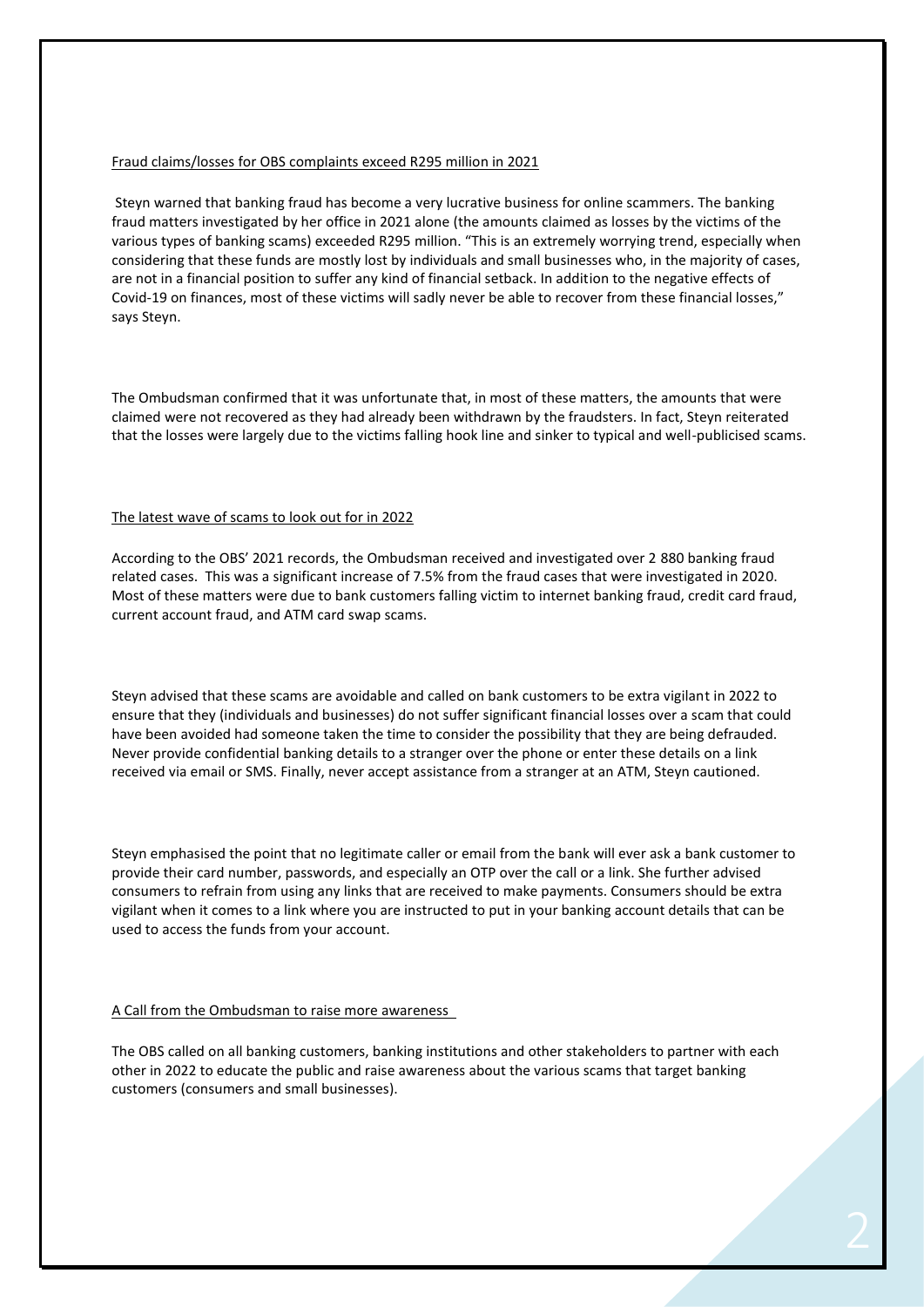Steyn advised that the power to prevent these scams lies mostly with consumers as they are the ones being targeted. As such, the scams and the techniques that are used are created to take advantage of the vulnerabilities that the fraudsters have identified.

While there has been some consumer awareness and education regarding the scams that are currently being used and how they committed, Steyn added that over the years, the number of fraud victims has not decreased. According to Steyn, this is an indication that more vigorous action must be taken by institutions like the OBS, Banks, and (very importantly) the media, to assist, warn and educate South African consumers.

Steyn stated that consumers played the most critical role in ensuring that they do not fall victim to scams. According to her, Banks can never ensure that consumers do not provide their confidential banking information to strangers, nor can the fraudsters be prevented from trying their luck to deceive customers into providing them with the keys to their vaults. The responsibility is on customers to always remain vigilant and suspicious, especially when requested to provide their confidential banking details that they know can be used to access the funds in their accounts.

### Fraud Detection Systems and Insurance by Banks

To combat the scourge of fraud, Banks have, over the years, created and introduced various fraud detection systems. The aim of these systems is to monitor and detect unusual transactions and prevent them where possible. This will hopefully minimise the number of fraud losses that are suffered by consumers. However, while these systems have proven to be valuable in preventing fraud in most instances, Steyn warns these measures do not guarantee that all fraudulent transactions can or will be detected. Therefore, if it is found that you as a customer provided your confidential banking details to the fraudster (and as a result, funds were withdrawn from your account) you will suffer the loss should the transaction not be detected and stopped by the bank.

Steyn continued and advised that such losses are not for the banks to absorb through their insurance. She advised that her office had on previous occasions received some matters where customers believed that the banks were insured for the losses suffered by clients through banking scams. "This is incorrect. The only time the bank will be held liable by the OBS is when the losses suffered by the customer were because of the bank's negligence or wrongdoing," warned Steyn.

Lastly, Steyn encouraged the consumers to do their utmost to eliminate the scourge of banking fraud by educating themselves about the various banking fraud threats that do exist. She warned that unless consumers assume the responsibility to educate themselves about banking scams (thus protecting their livelihoods), these scams will continue to grow as fraudsters will identify this as an ongoing lucrative vulnerability which only leads to increased profits.